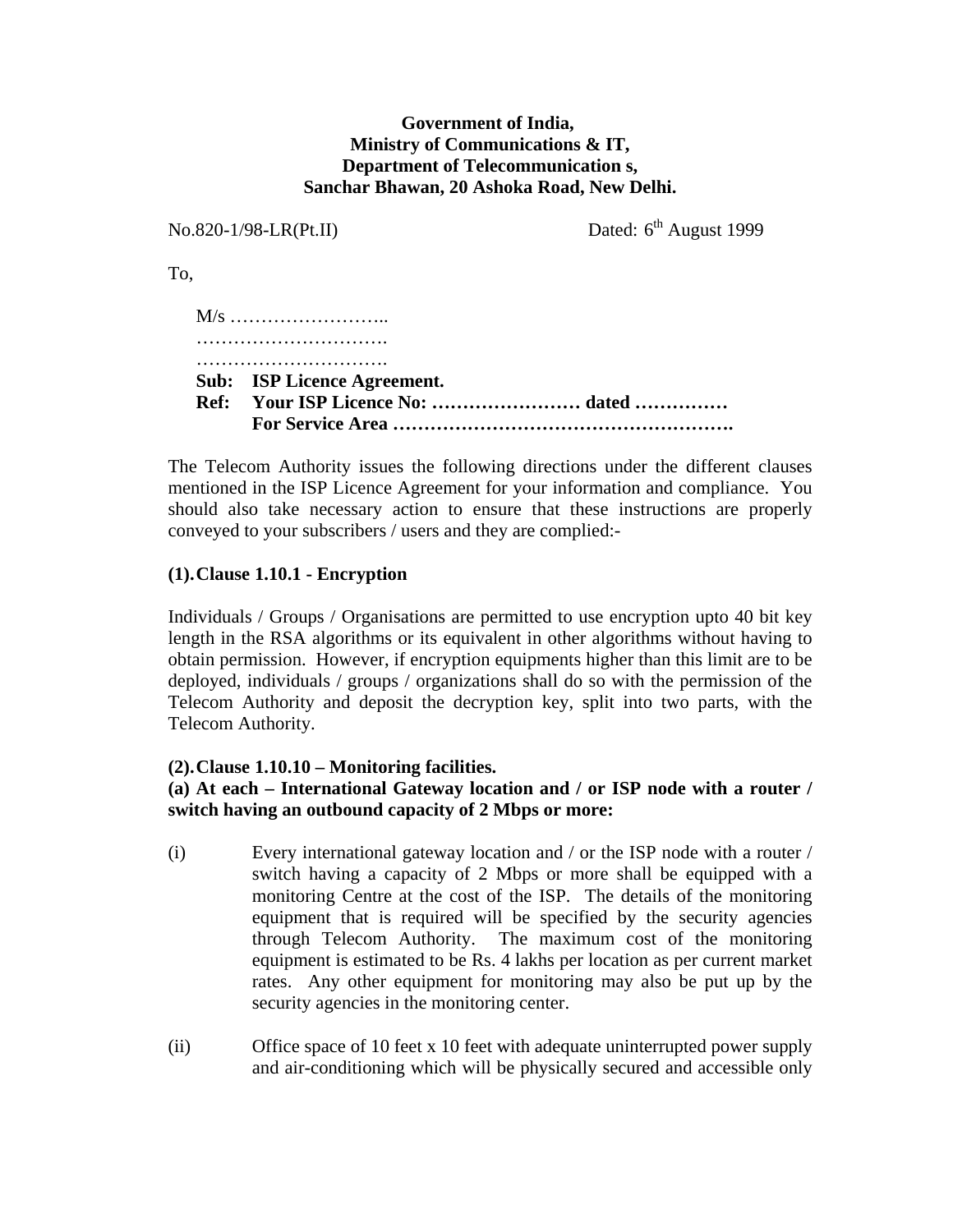to the monitoring agencies will have to be provided by the ISP at each location, free of cost.

- (iii) In addition to the equipment, one local exclusive telephone line is to be made available by the ISP at the monitoring center, the cost to be borne by the ISP.
- (iv) The cost of maintenance of the equipment and infrastructure mentioned above at the monitoring center located at the premises of the ISP is to be borne by the ISP.
- (v) Each router / switch of the ISP should be connected by the LAN operating at the same speed as the router / switch, the monitoring equipment will be connected to this network.
- (vi) For a national ISP or an ISP having multiple nodes / point of presence, if it is possible to monitor the traffic in all the Routers / switches from a central location, a central monitoring center would be acceptable. However, in such a case, the ISP would, at the outset, be able to demonstrate to the Telecom Authority that all routers / switches are accessible from the central monitoring center. Moreover the ISPs would have to inform the Telecom Authority of every change that takes place in their topology / configuration, and demonstrate that all routers / switches continue to be accessible from the central monitoring center. The decision of Telecom Authority will be final on the issue.

## **(b) At location where the ISP node router / switch has an outbound capacity less than 2 Mbps:**

At locations where the ISP node has router / switch with outbound capacity less than 2 Mbps, the ISPs shall provide (i) a LAN, (ii) office space of 10 feet by 10 feet and (iii) a local exclusive telephone line, all at the cost of the ISP. The monitoring equipment will be provided by the monitoring / security agencies.

### **(3). Clause 1.12.4 – Blocking of Internet sites:**

In the interest of national security, the ISPs shall block Internet sites and / or individual subscribers, as identified by the Telecom Authority from time to time.

### **(4). Clause 1.10.2 – Places of critical security importance**

The Internet nodes on places of security importance (as identified by security agencies from time to time) would be routed through VSNL only. Interconnection of these nodes to other nodes within the country directly is not permitted. As on date these areas are Punjab, J&K and North Eastern States, Border areas of Rajasthan, Andaman and Nicobar Islands and coastal areas of Gujarat and Tamil Nadu.